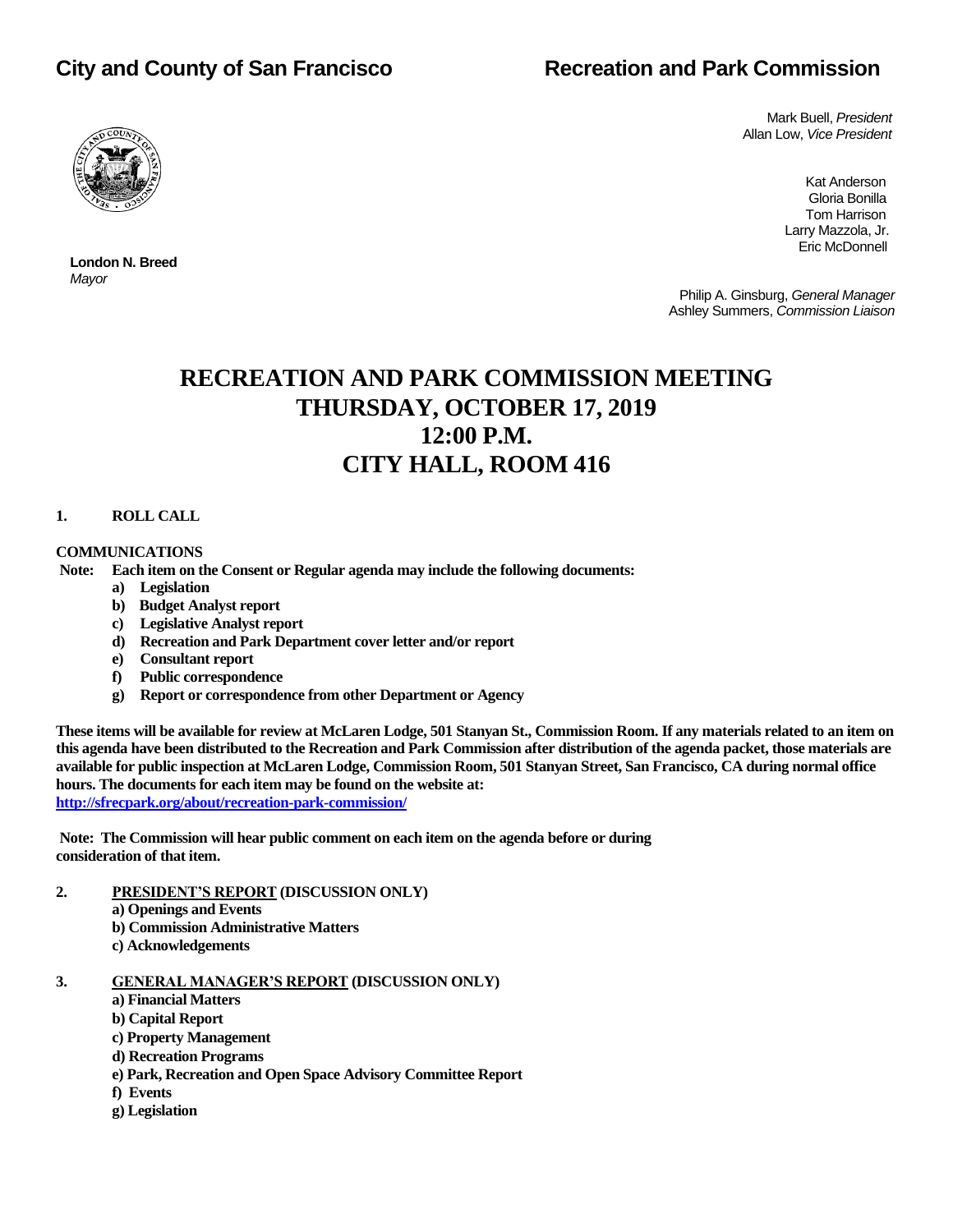## **4. GENERAL PUBLIC COMMENT - UP TO 15 MINUTES – THIS ITEM WILL BE CONTINUED TO ITEM 10**

**At this time, members of the public may address the Commission on items of interest to the public that are within the subject matter jurisdiction of the Commission and that do not appear on the agenda. With respect to agenda items, you will have opportunity to address the Commission when the item is reached in the meeting.**

## **5. CONSENT CALENDAR (ACTION ITEM)**

#### **A. MINUTES**

**Discussion and possible action to approve the minutes from the September 2019 Commission meeting.**

#### **B. SAN FRANCISCO ZOOLOGICAL SOCIETY ANIMAL TRANSACTIONS**

**Discussion and possible action to approve the following animal transactionsfor the San Francisco Zoological Society, which were processed under Resolution No. 13572.**

| DONATION TO:                                                                           | <b>ANIMAL SPECIES</b>                                                | <b>PRICE</b> | <b>TOTAL DUE</b> |
|----------------------------------------------------------------------------------------|----------------------------------------------------------------------|--------------|------------------|
| Memphis Zoo<br>2000 Prentiss Place<br>Memphis, TN 38112<br>901/333-6513                | 1.1 Sacred ibis<br><b>Thresklornis aethiopicus</b>                   | <b>NIL</b>   | N/A              |
| Sonoma County Wildlife Rescue<br>403 Mecham Road<br>Petaluma, CA 94952<br>707/992-0274 | 0.1 Virginia opossum<br>Didelphis virginiana                         | NIL          | N/A              |
| Deborah Wilkin<br>27 San Benito Road<br>Brisbane, CA 94005<br><b>415/407-0220</b>      | 1.0 Miniature horse<br>Equus caballus caballus American<br>miniature | NIL          | N/A              |

# **C. ACCEPTANCE OF GRANTS**

**Discussion and possible action to accept the following grants: 1) From the Walter S. Johnson Foundation, a cash grant of \$12,000 to support grounds and building maintenance at the Palace of Fine Arts; and 2) From the Nob Hill Association, an in-kind grant valued at \$11,000 to support tree pruning in Huntington Park. Staff: Nathan Tinclair - 831-6842**

#### **D. LOCAL ASSISTANCE SPECIFIED GRANTS**

**Discussion and possible action to: 1) adopt a resolution to authorize the Department to approve project applications for Local Assistance Specified Grant Funds for Merced Heights Park in the amount of \$1,370,000 and West Portal Playground in the amount of \$400,000; 2) authorize the General Manager to negotiate agreements with the State concerning the administration of the grants; and 3) recommend that the Board of Supervisors approve the grant agreements and authorize the Department to accept and expend the grants.** *This item was referred from the Capital Committee to the Consent Calendar.*

**Staff: Toni Moran – 581-2555**

## **E. BAY VIEW PLAYGROUND – ACCEPTANCE OF IN-KIND GRANT**

**Discussion and possible action to recommend that the Board of Supervisors authorize the Department to accept from the San Francisco Public Health Foundation (1) an in-kind grant of Ross Recreation playground equipment and materials valued at approximately \$150,000; and (2) an in-kind grant of equipment credit valued up to \$30,000 from Ross Recreation Playground Equipment.** *This item was referred from the Capital Committee to the Consent Calendar.* **Staff: Toni Moran – 581-2555**

# **F. TURK-HYDE MINI PARK – OPERATIONAL HOURS AND UNACCOMPANIED ADULTS**

**Discussion and possible action to adopt a resolution setting new operational hours and authorizing unaccompanied adults in the playgrounds at certain times in Turk Hyde Mini Park.** *This item was referred from the Operations Committee to the Consent Calendar.*

**Staff: Mike DeGregorio – 581-2575**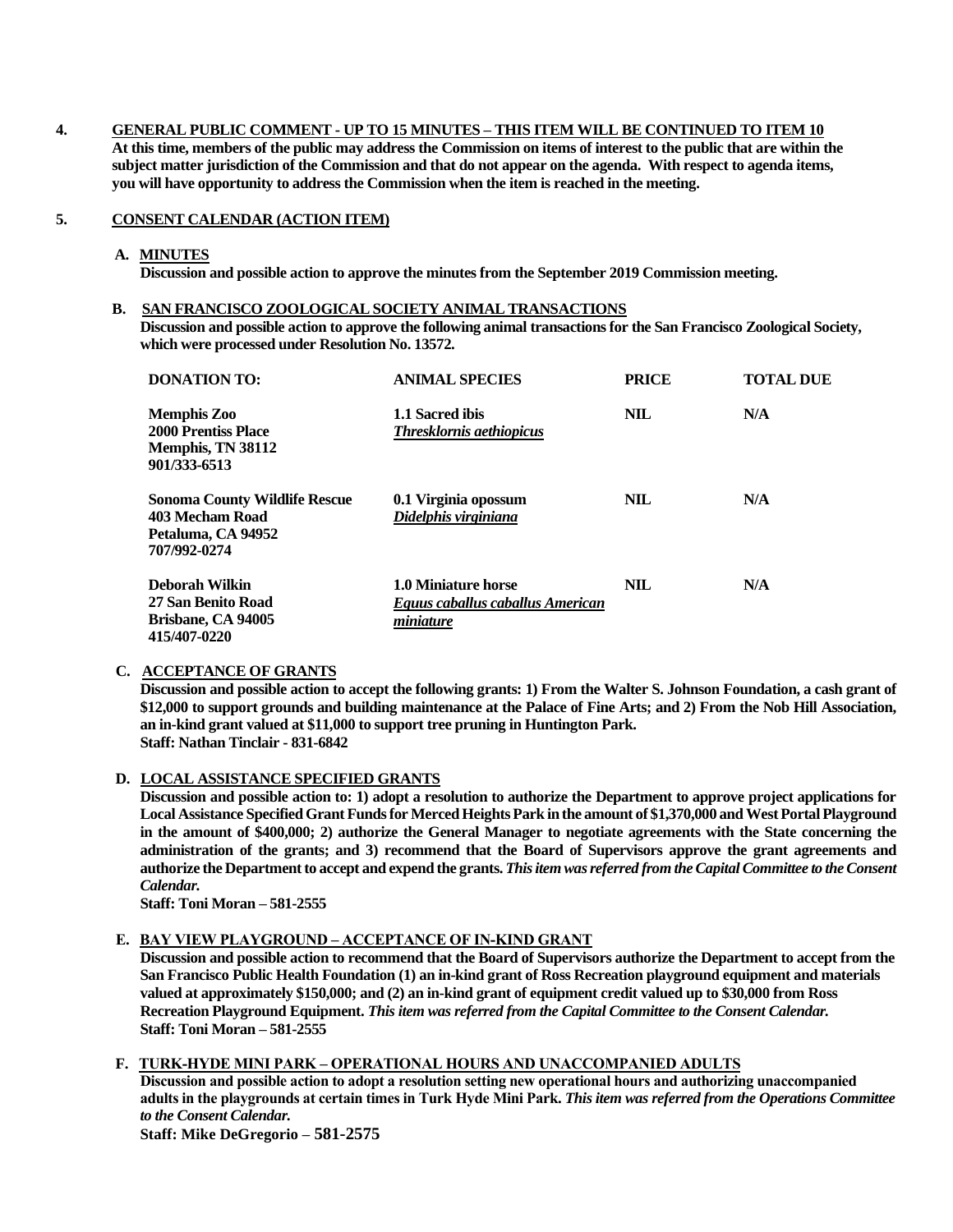# **G. SERGEANT JOHN MACAULAY PARK – OPERATIONAL HOURS AND UNACCOMPANIED ADULTS**

**Discussion and possible action to adopt a resolution setting new operational hours and authorizing unaccompanied adults in the playgrounds at certain times in Sergeant John Macaulay Park.** *This item was referred from the Operations Committee to the Consent Calendar.* **Staff: Mike DeGregorio – 581-2575**

# **H. HARVEY MILK PHOTO CENTER PHOTO PROCESSING LAB NAMING**

**Discussion and possible action to name the photo processing lab at Harvey Milk Photo Center the David Johnson Photo Processing Lab.** *This item was referred from the Operations Committee to the Consent Calendar.* **Staff: Lamonté Bishop – 831-2769**

# **I. POTRERO HILL RECREATION CENTER - DONOR RECOGNITION**

**Discussion and possible action to approve the wording and location of a donor recognition plaque at Potrero Hill Recreation Center to recognize San Franciscans for Sports and Recreation's grant to resurface tennis courts.** *This item was referred from the Operations Committee to the Consent Calendar.* **Staff: Nathan Tinclair – 831-6842**

# **GENERAL CALENDAR**

# **6. SAN FRANCISCO ZOO**

**Presentation and discussion only to update the Commission on operational and management issues at the San Francisco Zoo. (DISCUSSION ONLY)**

# **7. COTTAGE ROW – PLAQUE PLACEMENT**

**Discussion and possible action to approve the placement of a plaque on a boulder in the Issei Garden in Cottage Row Mini Park and to approve the wording on the plaque. (ACTION ITEM)** *This item was referred from the Operations Committee to the General Calendar with a recommendation to approve.* **Staff: Abigail Maher – 831-2790**

# **8. MCLAREN PLAYGROUND AND GROUP PICNIC AREA - RENOVATION**

**Discussion and possible action to amend the contract with Cazadoro Construction, Inc. for the McLaren Playground and Group Picnic Area Renovation Project (contract number 1000010917) to increase the change order amount allowed under the contract from \$141,972 to an amount not to exceed \$1,269,472 which is greater than 10% over the original approved contract amount. (ACTION ITEM)** *This item was referred from the Capital Committee to the General Calendar with a recommendation to approve.*

**Staff: Alexis Ward – 581-2549**

# **9. RECREATION AND PARK DEPARTMENT EQUITY ANALYSIS AND METRICS FY19 Discussion and possible action to approve the Equity Metrics with FY19 data. (ACTION ITEM) Staff: Taylor Emerson – 831-2081**

#### **10. GENERAL PUBLIC COMMENT – CONTINUED FROM ITEM 4 IF NECESSARY**

**At this time members of the public who were not able to address the Commission on Item 4 may address the Commission on items that are within the subject matter jurisdiction of the Recreation and Park Commission and that do not appear on the agenda.**

# **11. COMMISSIONERS' MATTERS**

**This item is designed to allow Commissioners to raise issues they believe the Commission should address at future meetings. There will be no discussion of these items at this time.**

# **12. NEW BUSINESS/AGENDA SETTING (DISCUSSION ONLY)**

- **Lincoln Park Golf Course**
- **Golden Gate Park Stables**
- **Community Gardens Policy**
- **Dolphin Club**
- **Esprit Park**
- **Visitacion Valley Greenway**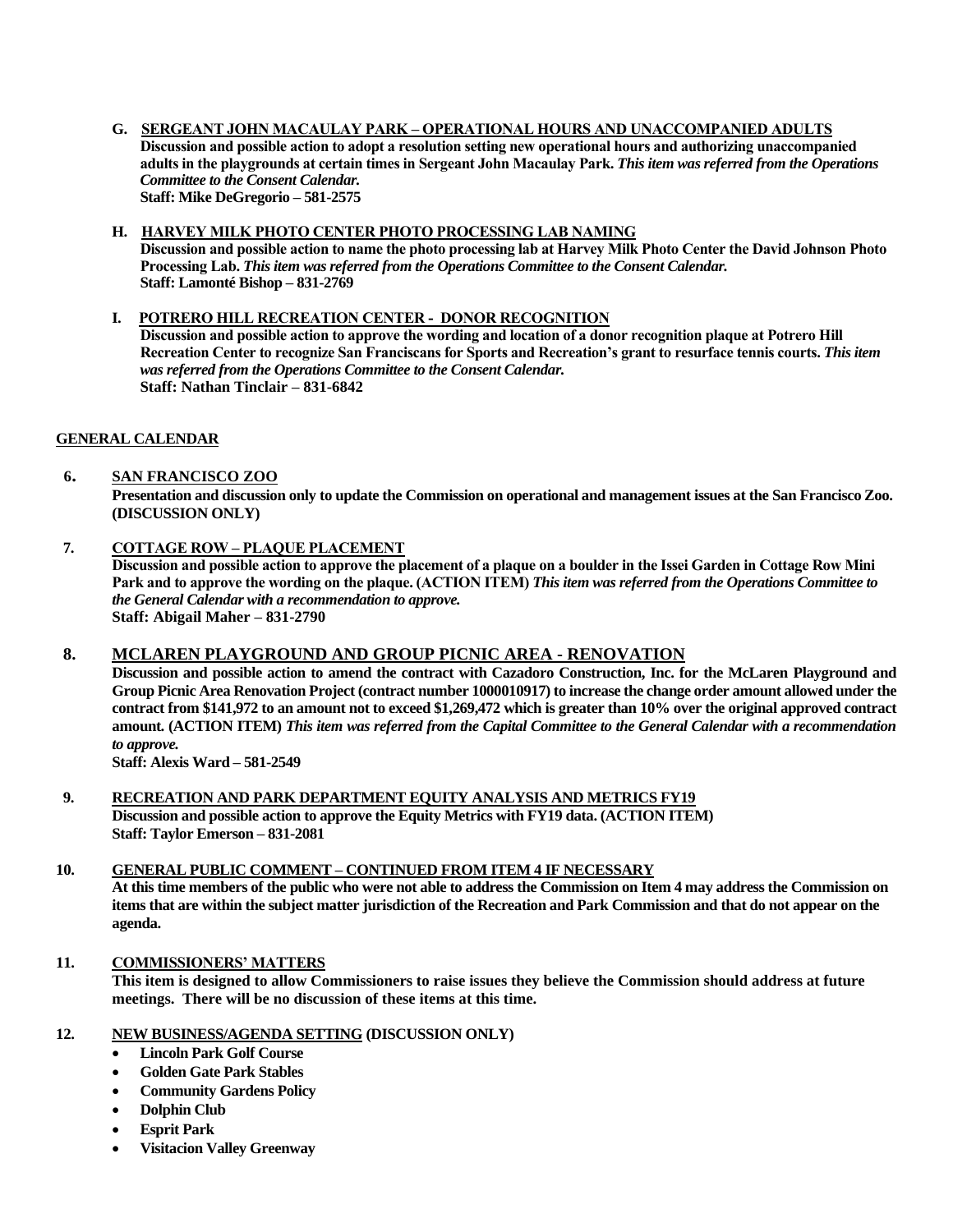- **Golden Gate Park Middle Lake**
- **Willie "Woo Woo" Wong Playground**
- **Golden Gate Park Tennis Center**
- **Strategic Plan**

# **13. COMMUNICATIONS (DISCUSSION ONLY)**

- **From Clifton Meek, Tom Joseph, David Owen, and Philip Tawil regarding appreciation for improvements made to the eastern median of The Panhandle.**
- **From James Wright regarding Upper Douglas Dog Park.**

# **14. ADJOURNMENT**

**For questions about the meeting please contact 415-831-2750. The ringing of and use of cell phones, pagers and similar soundproducing electronic devices are prohibited at this meeting. Please be advised that the Chair may order the removal from the meeting room of any person(s) responsible for the ringing or use of a cell phone, pager, or other similar sound-producing electronic devices.**

# **KNOW YOUR RIGHTS UNDER THE SUNSHINE ORDINANCE**

**Government's duty is to serve the public, reaching its decisions in full view of the public. Commissions, boards, councils, and other agencies of the City and County exist to conduct the people's business. This ordinance assures that deliberations are conducted before the people and that City operations are open to the people's review. For information on your rights under the Sunshine Ordinance (Chapters 67 of the San Francisco Administrative Code) or to report a violation of the ordinance,** 

**please contact: Sunshine Ordinance Task Force Administrator City Hall – Room 244 1 Dr. Carlton B. Goodlett Place San Francisco, CA 94102-4683 415-554-7724 (Office); 415-554-7854 (Fax) E-mail: [SOTF@sfgov.org](mailto:SOTF@sfgov.org)**

**Copies of the Sunshine Ordinance can be obtained from the Clerk of the Sunshine Task Force, the San Francisco Public Library and on the City's website at www.sfgov.org. Copies of explanatory documents are available to the public online at [http://www.sfbos.org/sunshine](http://www.sfgov.org/sunshine) or, upon request to the Commission Secretary, at the above address or phone number.**

#### **ACCESSIBLE MEETING POLICY**

**Per the American Disabilities Act and the Language Access Ordinance, interpreters will be available for American Sign Language, Chinese, Spanish, Filipino, and other languages upon request. Additionally, every effort will be made to provide a sound enhancement system, meeting materials in alternative formats, and/or a reader. Minutes may be translated after they have been adopted by the Commission. For all these requests, please contact Ashley Summers, Commission Liaison, at least 48 hours before the meeting at 415- 831-2750. Late requests will be honored if possible. The hearing room is wheelchair accessible.**

De acuerdo con la Ley sobre Estadounidenses con Discapacidades y la Ordenanza de Acceso a Idiomas, intérpretes para la Lengua de Signos Estadounidense, chino, español, filipino y otros idiomas estarán disponibles a petición. Además, se hará todo lo posible para proporcionar un sistema de refuerzo de sonido, los materiales de la reunión en formatos alternativos y un lector. Las actas se pueden traducir después de que la Comisión las haya adoptado. Para realizar todas estas peticiones, por favor contacte con Ashley Summers, Coordinadora de la Comisión, por lo menos 48 horas antes de la reunión al 415-831-2750. Si es posible, se honrarás las solicitudes tardías. La sala de audiencias es accesible para sillas de ruedas.

依據「美國殘疾人士法案」(**American Disabilities Act**)與「語言服務條例」(**Language Access Ordinance**),傳譯員將根據請 求予以提供美國手語、中文、西班牙文、菲律賓文或其他語言的傳譯服務。 此外,亦將竭誠提供音效增強系統、其他形式的會 議資料·和/或閱讀器。 翻譯版本的會議記錄會在委員會通過後提供。 所有的上述要求·請於會議前最少48小時致電415-831-**2750**聯絡委員會聯絡員,**Ashley Summers**。 逾期提出的請求,若可能的話,亦會被考慮接納。 聽證室設有輪椅通道。